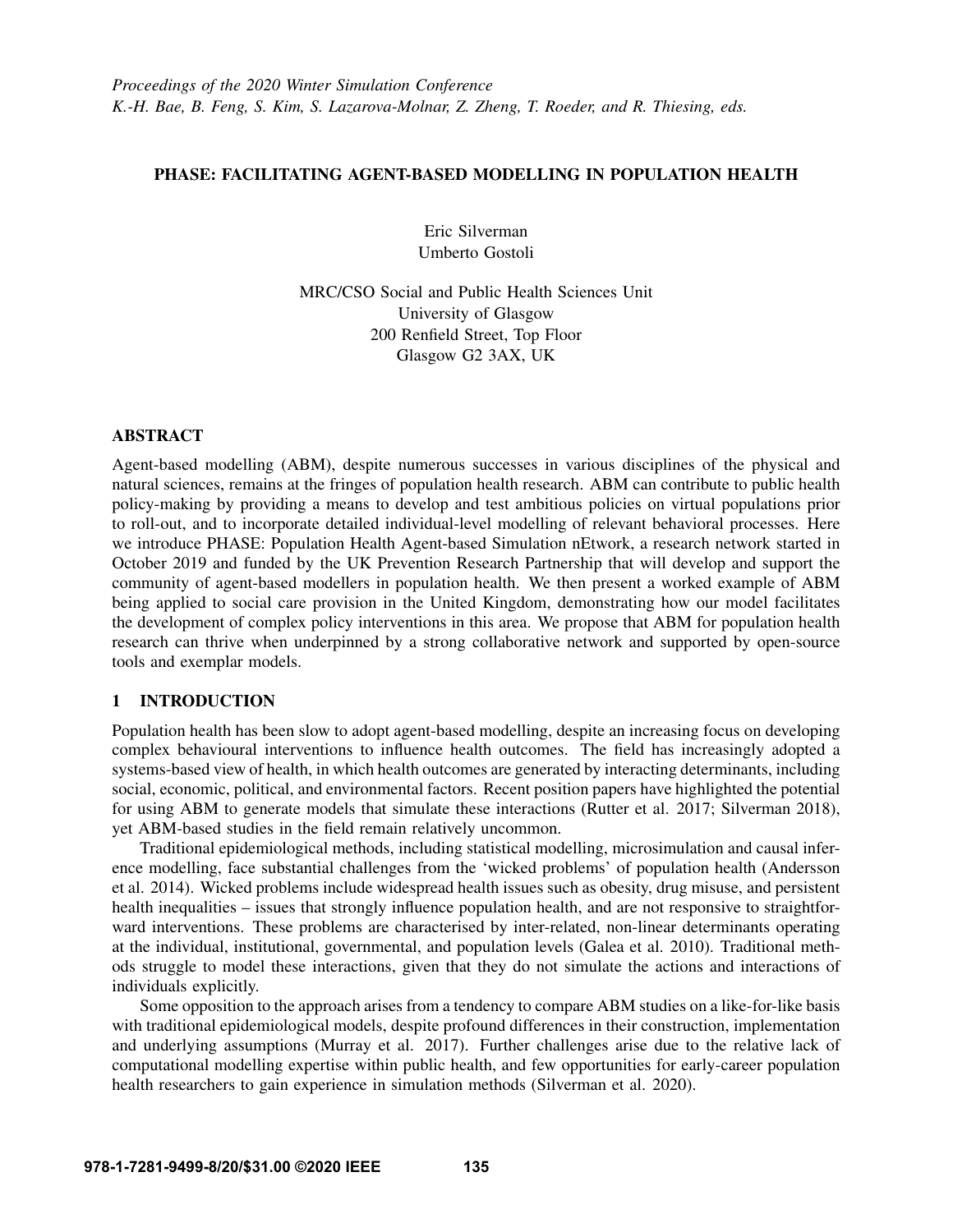We propose that ABM should be more widely utilised in global research efforts to address the 'wicked problems' afflicting society today. ABMs directly simulates the actions of individuals and their interactions with their environment, and in the process allows policy-makers to develop and evaluate interventions including behavioral, social, and economic elements. Addressing the wicked problems of population health requires ambitious policy-making that takes into account the impact of individual-level behavior and the possibility for unanticipated *spillover effects* of otherwise well-intentioned interventions. ABM enables the construction of models that allow the exploration of these complex interactions.

However, in order to facilitate the adoption of ABM in population health, modellers must address the critical challenges outlined above: misconceptions regarding the aims and capabilities of ABM relative to traditional approaches; and a relative lack of simulation expertise within population health. We propose that coordinated efforts at education and training, in combination with open-source tools and exemplar models, can enable population health researchers to more easily incorporate ABM in their modelling toolkit.

#### 1.1 The PHASE Network

The PHASE Network [\(http://www.phasenetwork.org/\)](http://www.phasenetwork.org/) is a four-year project funded by the UK Prevention Research Partnership focused on supporting and enabling agent-based modelling within population health. Network membership includes simulation modellers, computer scientists, epidemiologists, network scientists, epidemiologists, public health researchers, practitioners, policy-makers and industrial partners. The network's Advisory Board includes senior academics, industrial partners and policy-makers, to ensure that network events and training are developed in an inclusive and accessible way, and to take into account the varying perspectives of our diverse membership.

PHASE will support the development of agent-based modelling in population health through a comprehensive set of initiatives:

- 1. Building and supporting interdisciplinary simulation teams via network events and dissemination of relevant training materials and information.
- 2. Enabling methodological innovation by providing open-source modelling tools and comprehensive guidance for new modellers.
- 3. Training researchers, policy-makers and industrial partners in agent-based modelling techniques through courses, online resources and worked examples.
- 4. Facilitating the development of population health ABM projects via an online model-sharing database for health-related ABMs, and the provision of seed funding for small projects.

PHASE is in its early stages, and the success of this network will depend upon the participation and engagement of our membership. By providing training events, exemplar models, and direct support for ABM projects, we aim to overcome the present obstacles to wider ABM adoption in population health. PHASE seed funding will encourage policy-makers, industrial collaborators and academics to get involved in small ABM projects and reduce the barrier to entry. Ultimately, PHASE aims to develop a collaborative network that brings together previously scattered pockets of ABM work in population health, and fosters a cohesive ABM community in the field even beyond the end of PHASE funding in 2024.

We note that some population health researchers are already embarking on ABM studies (particularly in some areas, e.g., obesity modelling and epidemiology). However, these projects have not triggered a wider uptake of ABM across the discipline, and tools and practices are typically developed in isolation among scattered research groups. Here PHASE aims to contribute by developing a collaborative network that brings together these pockets of ABM work, and fosters a cohesive ABM community in population health.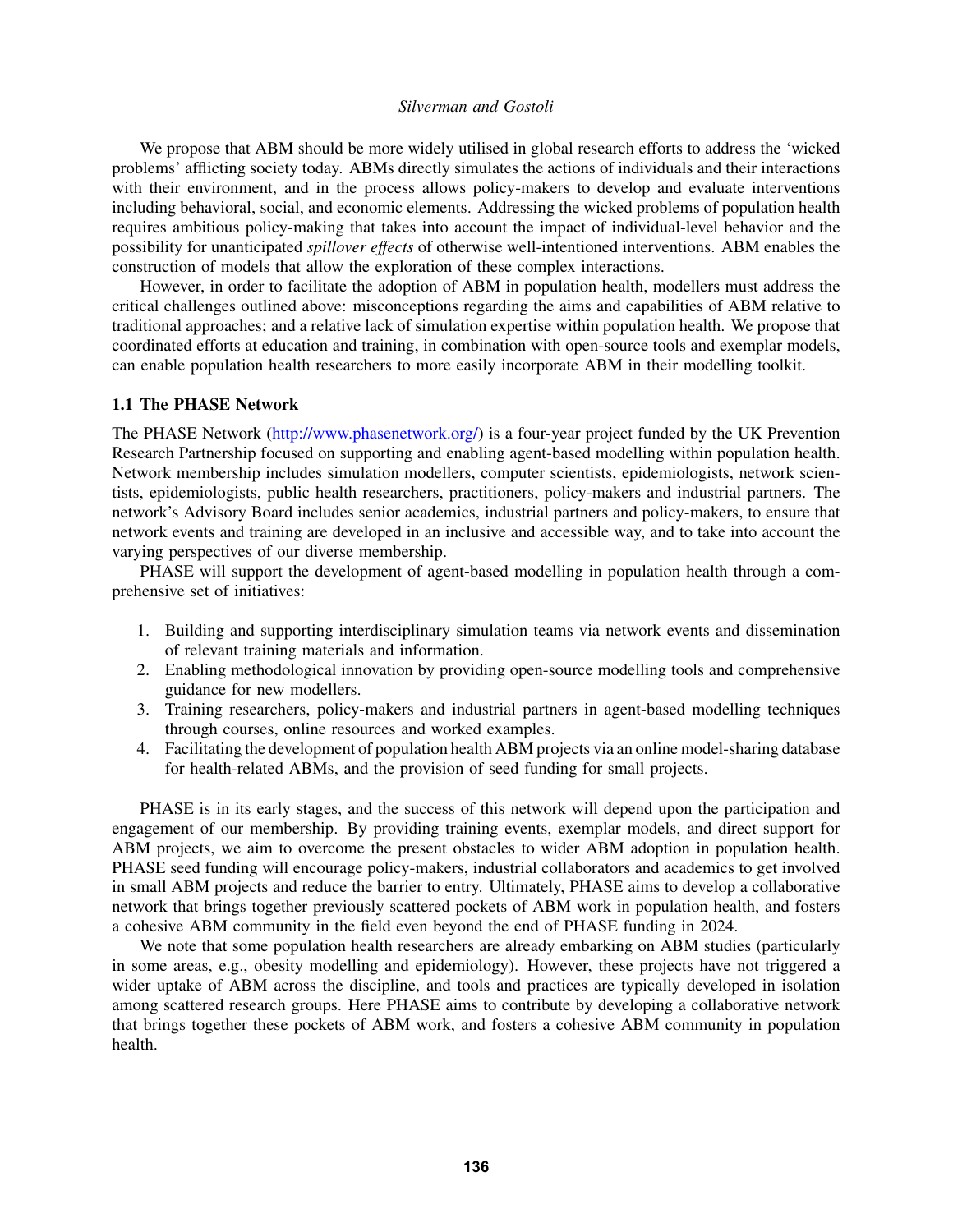#### 1.2 An Exemplar Model: Simulating Social Care

As part of the PHASE initiatives to support ABM in population health, we will provide worked examples of ABM being put to use to examine challenging areas of population health research, with open-source code and documentation.

Below we highlight one worked example: a comprehensive and detailed model of social care. This simulation builds upon models initially developed in 2010-2015 as part of the EPSRC-funded Care Life Cycle Project [\(Noble et al. 2012;](#page-11-6) [Silverman et al. 2013\)](#page-11-7). The model has been developed in Python, and source code is available with a permissive licence via GitHub repositories. Over time we will pair these resources with detailed documentation and modelling guidance, to enable aspiring modellers to make use of our code as they see fit and develop new models based on this framework.

#### 2 MODELLING SOCIAL CARE

#### 2.1 Social Care in the UK

The aged population of the UK contains substantial numbers of people requiring assistance on a daily basis due to persistent ill health and frailty. While government-provided formal care is essential for these individuals, a significant fraction of care is provided informally via family members. As social care costs rise due to an increasing elderly population, UK social care policy-makers face a steadily increasing demand for social care services, and in turn must find ways to support and facilitate informal social care provision in order to ease the strain on public finances.

Informal social care is vital to care provision in the UK, with UK informal care having an estimated value of *£*100 billion per annum [\(National Audit Office 2018\)](#page-11-8). In 2016 there were an estimated 5.3 million informal carers in the UK, 72% of whom provide care to their immediate family, including partners, parents and children [\(Aldridge and Hughes 2016\)](#page-11-9). Informal care within families is often a collaborative effort, with the typical informal care network consisting of 3-5 members working together to address the care needs of their family members [\(Tennstedt et al. 1989\)](#page-11-10).

Even with this substantial population of informal carers working to address care needs throughout the country, UK social care provision remains insufficient. The supply of carers is dropping gradually due to falling birth-rates [\(Coleman 2002\)](#page-11-11), while Age UK estimates that nearly half of all elderly people over 75 years of age are living with one or more long-term limiting illnesses [\(Age UK 2017\)](#page-11-12). As a consequence of this dwindling supply and overwhelming demand, a substantial fraction of social care needs are going unmet. Age UK reported in 2017 that 1.2 million elderly people with care needs received insufficient care [\(Age UK 2017\)](#page-11-12). In order to meet the rising demand, the population of informal carers would need to rise by 40% over the next two decades [\(Carers UK 2015\)](#page-11-13).

The rising demand on the social care system generates significant problems for the health care system. A particular problem in the UK context is *bed-blocking*, in which vulnerable patients in need of social care upon release from hospital are unable to return home due to a lack of appropriate social care availability. This then leads to longer hospital stays and shortages of beds for other patients. Bed-blocking is rising in tandem with social care demand, and Age UK reports that the number of additional days in hospital stays attributable to a lack of social care availability increased by 18.7% between 2010-16 [\(Age UK 2017\)](#page-11-12). In total, bed-blocking reached 2.7 million bed-days per annum in 2016, costing the National Health Service *£*820 million.

In summary, the rising demand for social care in the UK has significant impact not only on the care sector, but on the lives and livelihoods of informal carers, and the availability of hospital beds and facilities for other patients. Social care depends on contributions from the public and private sectors and from millions of unpaid carers. Consequently, we view social care as a particularly relevant process to examine with ABM, which can explicitly model the efforts of individual carers, the complex lives of vulnerable people, and the many and varied impacts of social and economic policy changes. In the context of PHASE, we will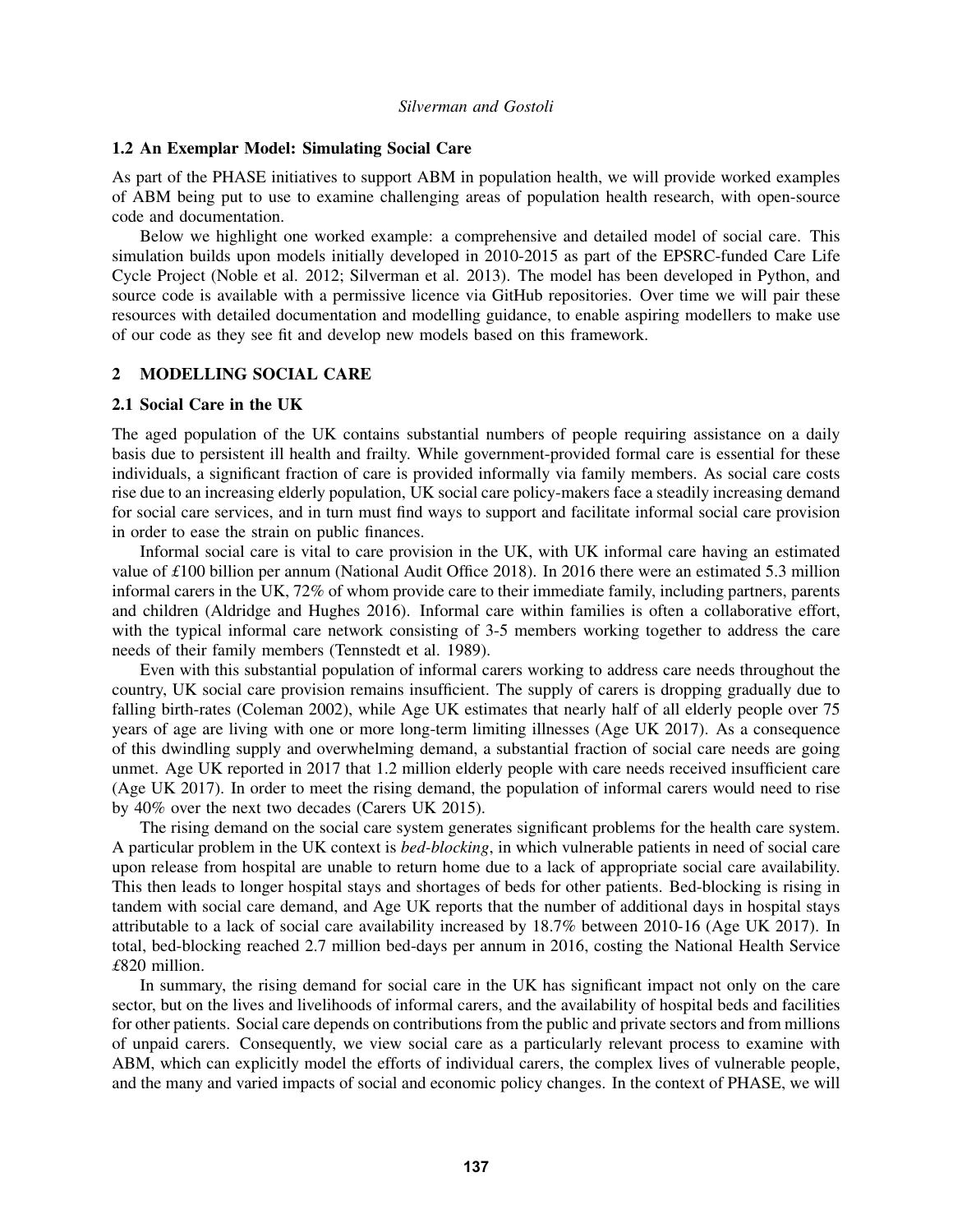use this work to demonstrate the utility of building detailed and ambitious models of critical challenges in population health.

From the perspective of government, meeting the care needs of the UK population requires policymaking that supports and facilitates informal carers, taking account of the varied challenges care provision presents for families. Our agent-based model fills this need by simulating the complex interactions between individual circumstances and the surrounding economic and social conditions, thereby providing a platform for developing ambitious and comprehensive social care policy. The explicit modelling of individuals, their kinship networks, and individual social and economic circumstances will enable the model to reveal potential *spillover effects*, where policy decisions may have unintended side effects for particular groups of carers or care recipients.

We wish to note here that at the time of writing, the COVID-19 pandemic is having profound effects on the care sector in the UK. Currently the situation is constantly evolving, and the long-term consequences of the virus and its impact on the care sector are still unknown. Future iterations of the social care model will take this into account, and ensure that our framework is able to evaluate social care policies in light of any social, economic and demographic changes caused by the pandemic.

### 2.2 The Social Care Model

The simulations we present below are re-implementations and substantial extensions of previous modelling efforts aimed at social care supply and demand [\(Noble et al. 2012;](#page-11-6) [Silverman et al. 2013;](#page-11-7) [Silverman](#page-11-14) [2019\)](#page-11-14). In this section we will show how this modelling framework has progressed over time, incorporating additional processes that influence care according to input received from policy-makers and social care experts. The models simulate care provision as a complex negotiation process conducted between members of a household and kinship network, with each member being influenced by the surrounding social and economic conditions. What follows is a very brief summary of the core functionality of the modelling framework, common to all three versions.

### 2.2.1 Core Model Functionality

Agents in these models exist in a virtual space designed to roughly emulate UK geography. The simulated UK includes towns that consist of individual households; the towns have population density in proportion to UK demographics.

The simulation runs in one-year steps and starts in the year 1860, to allow the simulation to run through several generations before we begin collecting data; allowing the model to run for a few generations allows the population dynamics to converge to a more realistic pattern. UK Census data is incorporated into the model from 1951 to ensure realistic fertility and mortality rates. Throughout the run detailed statistics on care provision, receipt, and numerous demographic and economic measures are collected.

# 2.2.2 Agent Life-Course

Agents follow a life-course reflective of typical life-course transitions observed in UK society. Agents are defined as dependant children from birth until age 16, then may choose to continue in education or enter the workforce. They then make further choices between education and the world of work every two years until age 24. While in work, agents can gain or lose employment and seek out new jobs elsewhere. Working agents receive an income and pay tax; at the age of 65, they retire and receive their pension. Mortality is determined by a Gompertz-Makeham mortality model until 1951, at which point rates from the Human Mortality Database are used. From 2009 we use a Lee-Carter model to approximate future mortality rates.

Adult agents are able to form partnerships with other agents and have children (for simplicity we only generate male-female partnerships, and we assume these partnerships may produce children). Agents are paired up based on probabilities influenced by their differences in age, physical distance and socioeconomic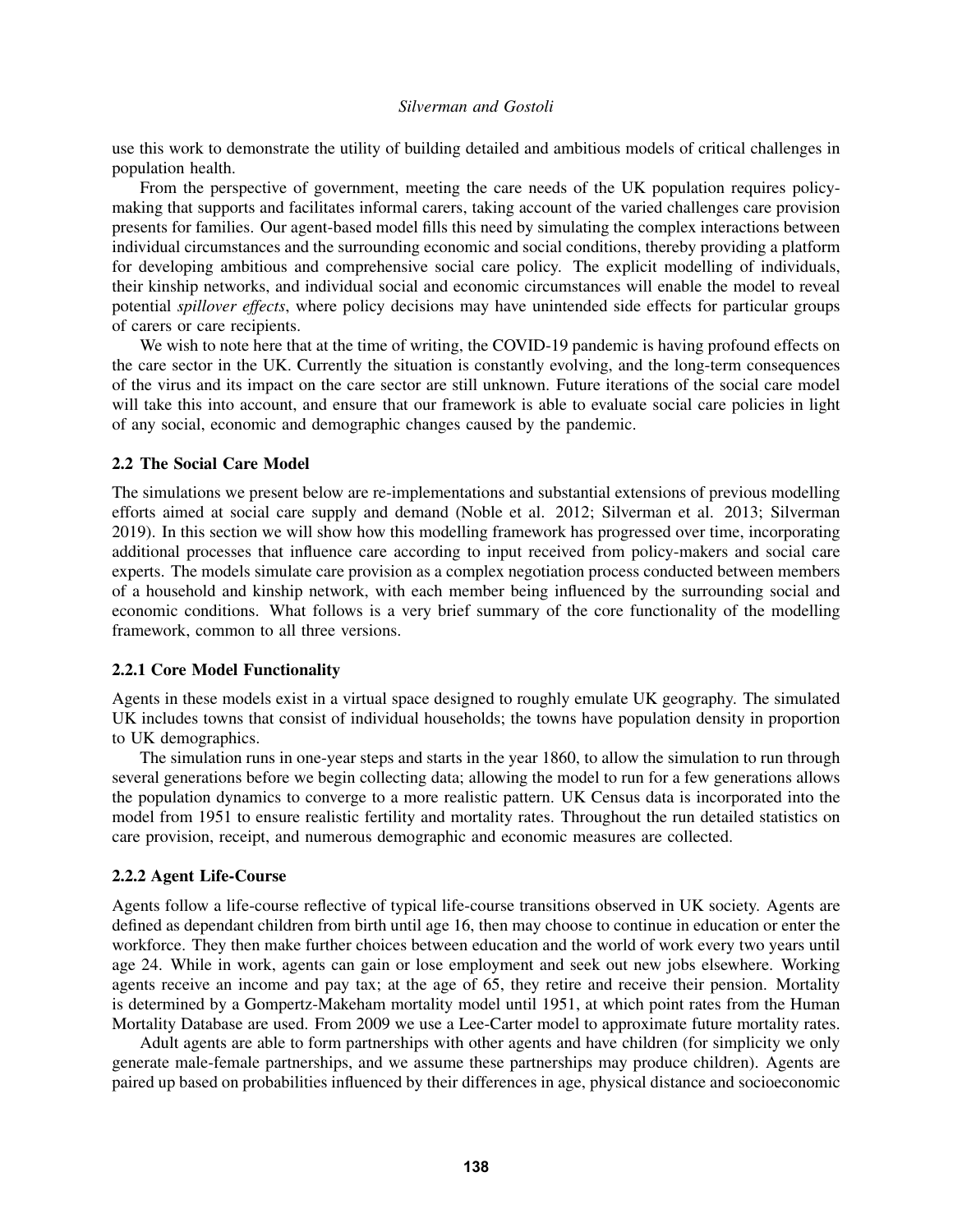status. Some partnerships dissolve each year according to age-specific probabilities derived from data from the UK Office for National Statistics.

## 2.2.3 Domestic Migration

Agents in the model are able to migrate domestically in response to certain life-course changes: when they first leave home at adulthood; upon changing jobs; or upon forming a partnership. When partnerships dissolve, we assume that the male agent leaves to form a new household while any dependent children remain with the mother. An important aspect of migration relevant to care provision is that retired agents may elect to move in with their adult children, if they have care needs and their children's household is able to provide care.

# 2.2.4 Agent Care Needs

By default agents start life in a healthy state, but may enter different care need levels according to probabilities that vary by age and gender. Table [1](#page-4-0) provides a summary of the five care need levels and the amount of care required per week in each (both these inputs and those for the amount of care supply in Table [2](#page-5-0) below have been informed by discussions with demographers at the University of Southampton, where the original version of the model has been developed). As observed in reality, agents who develop care needs do not recover to normal health, but instead tend to progress to higher levels of need as they age. An agent's likelihood of developing additional care needs increases in proportion to the amount of unmet care need they have. Agents' care need level also influences their mortality, alongside other factors including age and socioeconomic status.

Table 1: Care need categories, with the number of hours of care required per week.

<span id="page-4-0"></span>

| Care need category | Weekly hours of care required |
|--------------------|-------------------------------|
| None               |                               |
| Low                | x                             |
| Moderate           | 16                            |
| Substantial        | 32                            |
| Critical           | ×⊔                            |

Informal social care is provided through an agent's kinship network, which consists of the households having some familial relationship with the care receiver. We assume in this model that if agents have time or income available, they will provide informal care or pay for informal care for the agent in need. Care provision amounts vary by socioeconomic status, the closeness of their kinship, and the spatial distance between provider and receiver.

# 2.2.5 Socioeconomic Status

Agents can be in five different socioeconomic status groups (SES groups), derived from the Approximated Social Grade presented by the UK Office for National Statistics. We calibrated the model to roughly reflect the UK's SES distribution in 2016; see Gostoli and Silverman (2019) for further details. SES groups affect several key life-course processes: agents in higher SES groups have lower fertility and mortality rates; higher salaries; greater wealth; are less likely to transition into higher levels of care need; and may allocate more income to care provision. Education can enable agents to progress into higher SES groups.

# 2.2.6 Kinship Networks

As mentioned above, agents are part of kinship networks consisting of the network of households with which the they have a familial relationship. Kinship can be of varying degrees, and is measured by the network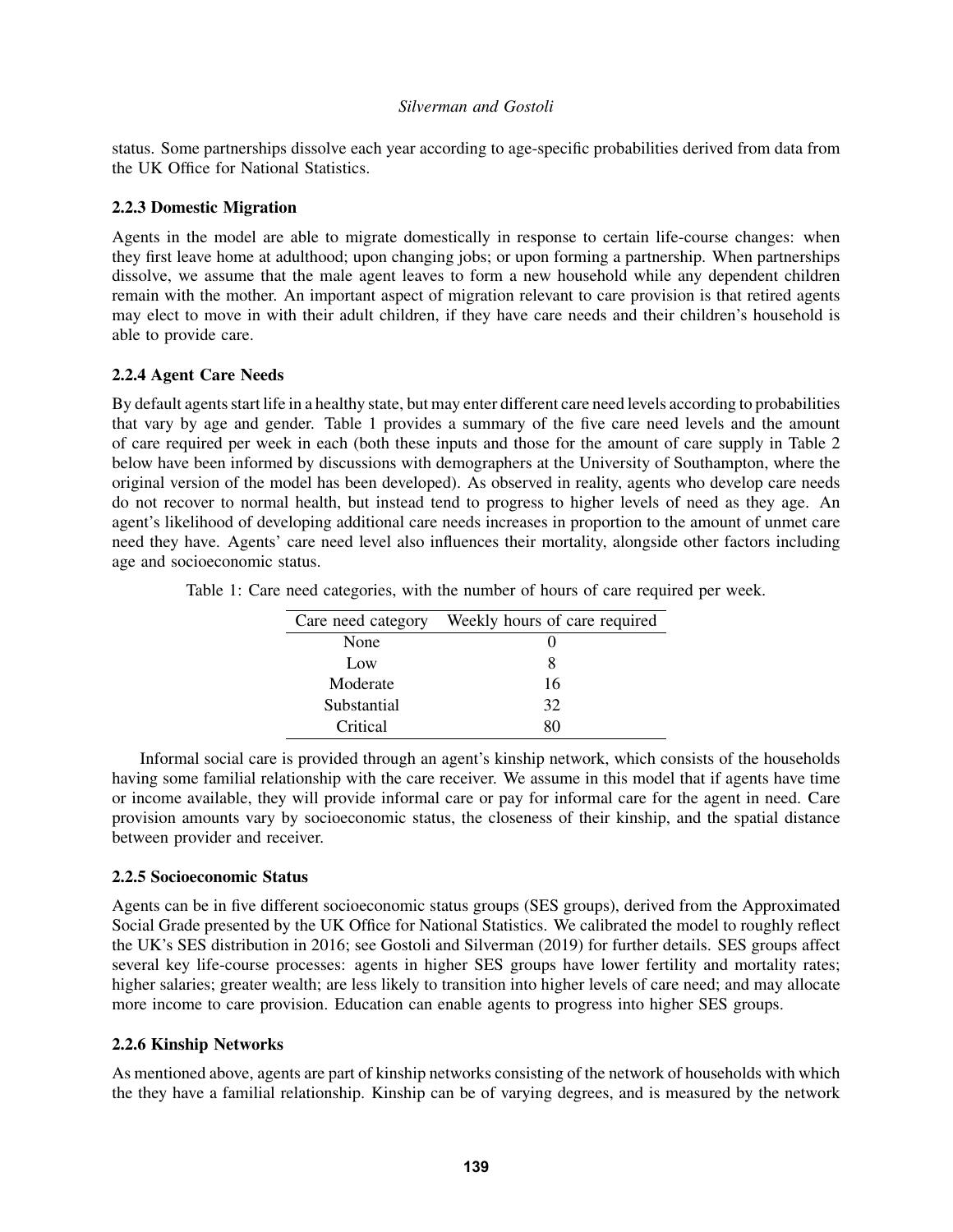distance between households within the kinship network (with a value ranging from zero to three). When care is being supplied to an agent, the amount of care available within its kinship network is determined by the size of the kinship network itself, the degree of kinship between the network members, and the individual status of each providing agent. We further assume that only agents in the same town as the recipient can provide informal care, and that private care will only be paid for by close relations (between parents and children). Table [2](#page-5-0) provides a summary of the hours of care that can be provided by each category of agent at each kinship level.

| Agent status | Household (D-0) D-I D-II |    |    | D-III |
|--------------|--------------------------|----|----|-------|
| Teenager     | 12                       |    |    |       |
| Student      | 16                       |    |    |       |
| Employed     | 16                       | 12 |    |       |
| Retired      | ٦h                       | 28 | 16 |       |

<span id="page-5-0"></span>Table 2: Care supply by agent status and kinship distance.

### 2.2.7 Migration Decisions

Both kinship networks and care availability influence an agent's migration decision-making. Agents prefer to move to town where more of their kinship network is physically present, and where a greater amount of informal care is available to them. In addition, the cost of relocation influences migration decisions; when agents have lived in one place for a long period and have a larger household, they are less likely to move.

# 2.2.8 Impact of Care Provision on Carers

Agents in employment receive a salary which is based upon its previous work experience and its socioeconomic status. If an agent then decides to reduce its working hours in order to provide informal social care, this in turn reduces the agent's work experience, which over time will reduce its salary relative to agents not providing care.

### 2.2.9 Formal Care and Publicly-Funded Care

As with informal care, paid-for formal care is provided through an agent's kinship network. If the careproviding agents are in a close kinship relationship, i.e., a kinship distance of zero or one, and they cannot provide informal care, then they can choose instead to pay for formal care. The choice to provide formal care is influenced by the time and income the providers have available for social care. If the hourly wage of the lowest-paid member of the care-providing household is less than the hourly cost of formal care, and the care recipient lives in the same town, then the agent will reduce their working hours and provide informal care; if the hourly wage is higher than the cost of formal care, then the household will pay for formal care instead.

The model contains a simplified publicly-funded social care policy which simulates the current policies in force in the UK; note that a later version of the model specific to Scotland alters this scheme to reflect Scottish social care policy. In this scheme, agents with a care need level of 'critical' and in possession of less than *£*23,250 of wealth can receive government support; for simplicity we assume that care homes are part of this support rather than representing them explicitly. If the agent's wealth drops below *£*14,250, then the government pays all social care costs necessary to ensure the agent's income does not drop below *£*189 per week.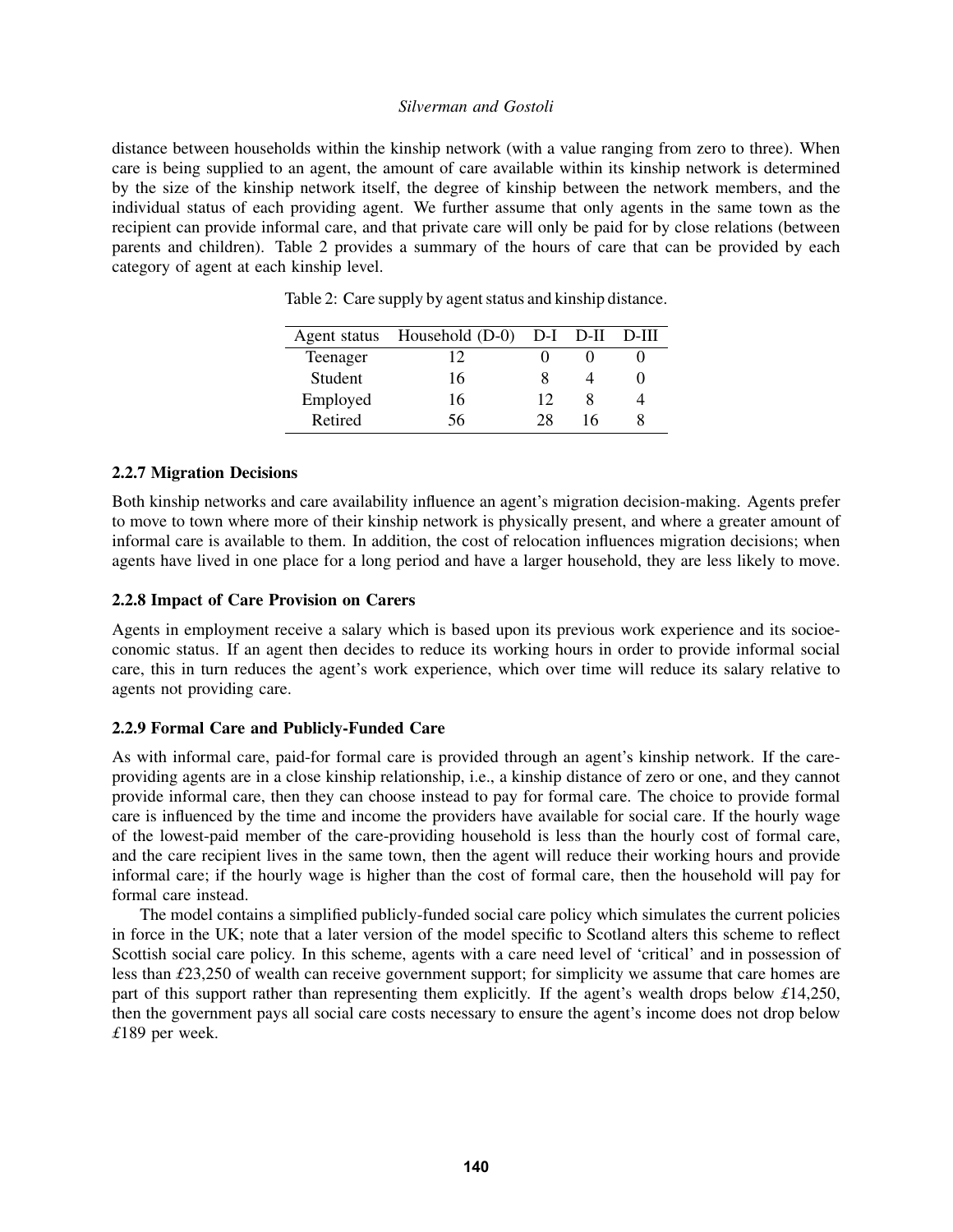### 3 EXEMPLAR SIMULATION RESULTS

In this section we present examples of policy comparisons performed with three different variations of the social care modelling framework outlined above. These results will demonstrate how detailed agent-based models of social care processes enables us to generate insightful comparisons of possible social care policies.

In each subsection below, we will describe briefly each version of the model and its evolution from the previous, and present a policy comparison generated by each version. This modelling process will inform the examples and guidance to be presented during the PHASE Project, and will demonstrate how complex agent-based models can be built with relevance to difficult real-world policy questions that bear on significant challenges in population health.

#### 3.1 Model I: Social Care Provision with Kinship Networks

This model was presented initially in [Gostoli and Silverman \(2019\),](#page-11-15) and utilises all the simulated processes outlined above. For implementation details, please see the model code archived in [\(Gostoli 2019b\)](#page-11-16). We considered two policy interventions: the introduction of fully tax-deductible social care expenses; the reduction of the government-funded social care eligibility criteria from the Critical care need level to the Substantial care need level (see Table [1\)](#page-4-0).

The first intervention is equivalent to a reduction of the cost of formal social care, as part of the price will be indirectly paid by the government. Given the progressive taxation system, the cost reduction will tend to be higher for individuals with higher incomes. The second intervention relaxes the eligibility criteria for receiving government-funded social care. The two interventions are implemented in simulation year 2020, and their effects on a number of outcomes are compared to those associated with the benchmark (i.e., the *no-intervention*) scenario.

The next three figures show the cumulative changes over the period 2020-2050 for, respectively, the total social care received, the share of unmet care need and the policies' cost. Figure [1](#page-6-0) shows that both policies have a positive impact on total social care received, with the tax deduction intervention having a stronger effect than the relaxation of public care eligibility. Accordingly, Figure [2](#page-6-1) shows that the reduction of the share of unmet social care need is greater with the former policy than with the latter. Figure [3](#page-7-0) shows that the tax deduction intervention has the greatest effect on unmet care need, but is also the most expensive.





<span id="page-6-0"></span>Figure 1: Total social care received.

<span id="page-6-1"></span>Figure 2: Share of unmet social care.

In order to compare the *effectiveness* of policy interventions, we consider their relative ICER (which we refer to as RICER). In Figure [4](#page-7-1) we can see that the 100% tax deduction intervention is the most cost-effective intervention as it reduces by  $1\%$  the share of unmet care need with an increase of about  $5\%$ in public expenditure, whereas with the first policy we would need to increase the pre-intervention public expenditure by 19% to get the same 1% reduction of the share of unmet social care.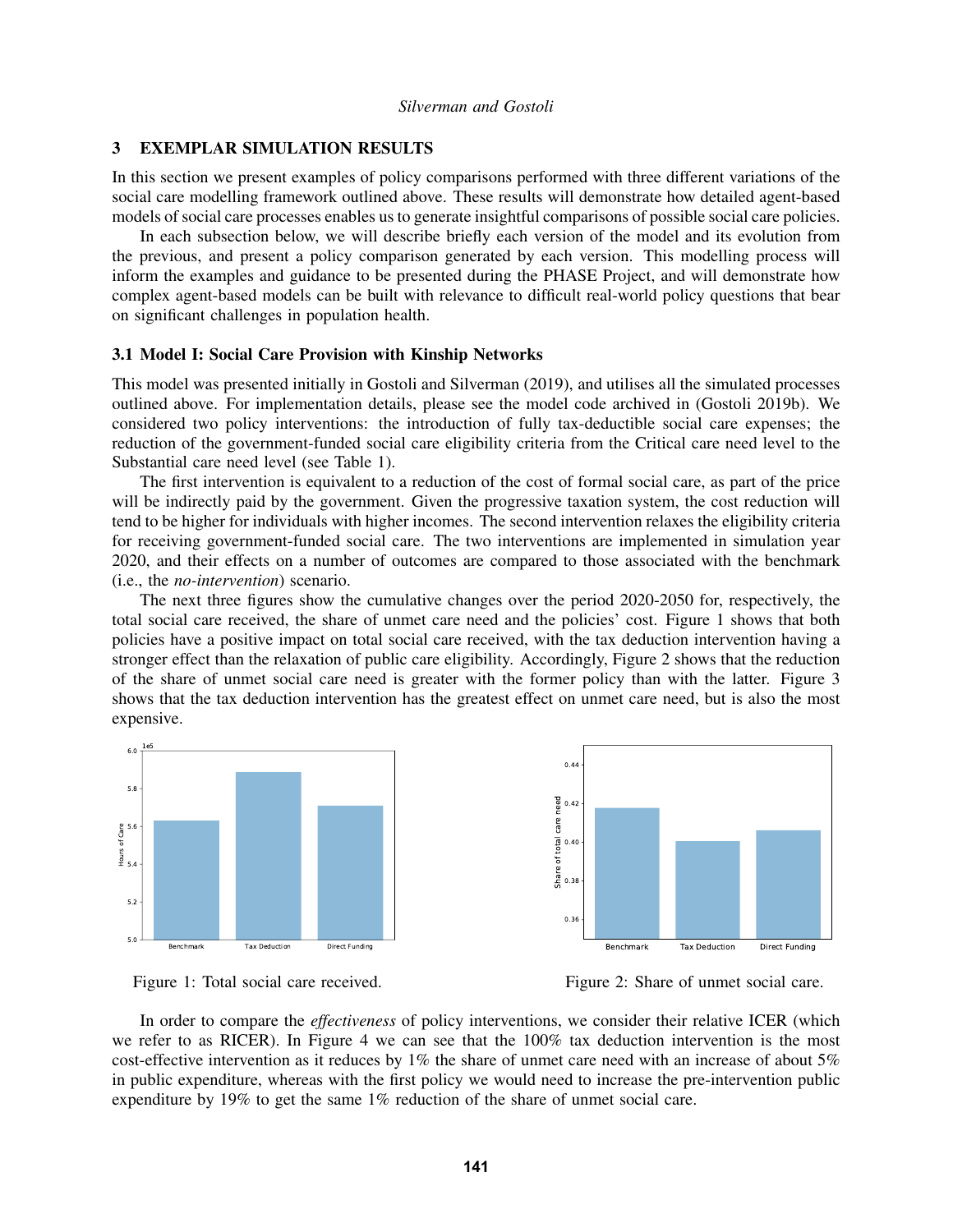

<span id="page-7-0"></span>Figure 3: Total policy cost for each policy scenario.



<span id="page-7-1"></span>Figure 4: Cost-effectiveness of 'tax deduction' and 'direct funding' policy interventions.

## 3.2 Model II: Social Care Influenced by Child Care

In this model, we incorporated an additional child care process into the model, following consultation with domain experts. Child care obligations have a significant influence on the availability of informal social care, given that child care obligations carry force of law – beyond the moral and ethical obligations of informal adult social care – and typically consume a large proportion of available care supply. For more details on the implementation, please see [Gostoli and Silverman \(2020\),](#page-11-17) and the model code on GitHub [\(Gostoli 2019a\)](#page-11-18).

We investigated the effects of four policy interventions designed to reduce the overall social care burden to UK society. While these interventions affect a single type of care at a time, the relation between child and adult social care provision generates spillover effects (i.e. child care policies affect social care provision and vice versa). The four policy levers targeted by our interventions are as follows:

- Policy 1: increase public child care cost contribution from 20% to 80%
- Policy 2: increase free child care for children aged 3 and 4 from 20 to 32 hours/week
- Policy 3: reduce government-funded social care eligibility criteria from the Critical care need level to Substantial
- Policy 4: introduction of a government contribution of 50% of the cost of social care

As with the first model, we implement the four policies from simulation year 2020 and compare the outputs of these four policy scenarios with the benchmark 'no-change' scenario over the period 2020–2050.

Figure [5](#page-8-0) shows how a policy meant to affect primarily child care provision (i.e., Policy 1) produces positive effects on unmet social care which are similar to a social care intervention (i.e., Policy 4), a clear example of a *spill-over effect*. There are two main causes of this effect: first, as child care becomes cheaper under Policy 1, households are more able to pay for formal child care rather than providing informal child care, so that more time will be available for informal social care; second, increased financial resources become available for formal social care, due to the reduced cost of formal child care. This figure shows that the other two policies also have a positive, though smaller, effect on unmet social care need.

Figure [6](#page-8-1) shows the policies' total costs over the period 2020-2050. Policy 1 is the most expensive policy, followed by Policy 4, a result which, together with their effects on unmet social care, indicates the higher effectiveness of Policy 4 compared to Policy 1.

Figure [7](#page-8-2) shows the effects of the four policies on the total social care need in the period 2020-2050. We can see that Policy 1 reduces the unmet care need by reducing the social care demand (which Figure [7](#page-8-2) shows to be lower in this scenario than in the others), while Policy 4 produces this effect mostly by increasing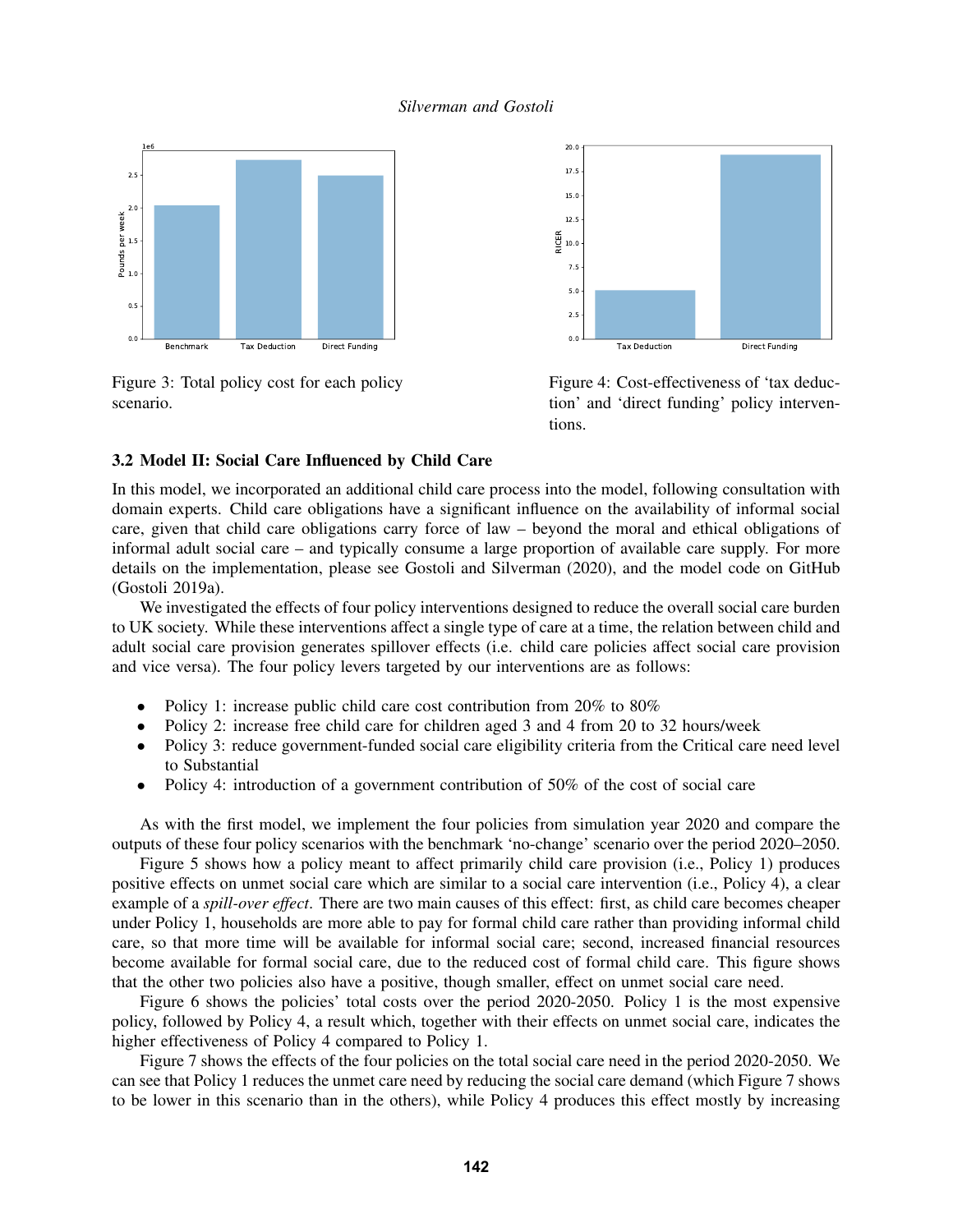



<span id="page-8-0"></span>Figure 5: Total unmet care need.

<span id="page-8-1"></span>Figure 6: Policies' total cost.

the social care supply. The reduction of social care need obtained by Policy 1 is in turn an effect of the reduction of unmet care need, given that the probability of developing more serious health conditions is positively related to the amount of unmet care need.

We can observe from these figures that Policy 4, unlike Policy 1, reduces unmet care need but not social care need overall. This is a consequence of Policy 4 tending to benefit only individuals with social care needs, and mostly those with the highest level of social care need, whereas Policy 1 benefits potentially all families. This in turn means that the additional resources are more likely to be used to provide social care to people who are, on average, at a lower level of care need, reducing the probability that they will develop more serious conditions and therefore reducing the total social care need.

Figure [8](#page-8-3) shows the hospitalization costs associated with the five scenarios. In relative terms, the reduction of hospitalization costs reflects quite closely the reduction of unmet care need, as in our model the probability of being hospitalized depends positively on unmet care need. However, the reduction of hospitalization cost for Policy 4 is smaller than what we would expect looking at the unmet care need associated with this policy, which was similar to the level of Policy 1. This highlights that Policy 1 is more effective than Policy 4 in preventing people from developing more serious health conditions and, consequently, is more effective in reducing the hospitalisation probability.



<span id="page-8-2"></span>Figure 7: Total social care need.



<span id="page-8-3"></span>Figure 8: Total hospitalization cost.

#### 3.3 Model III: Social Care in Scotland

In consultation with policy-makers, we have developed a version of the social care model focused specifically on Scottish social care policies. This required substantial modifications, including a different spatial environment to reflect Scotland's geography and population density, the incorporation of variations in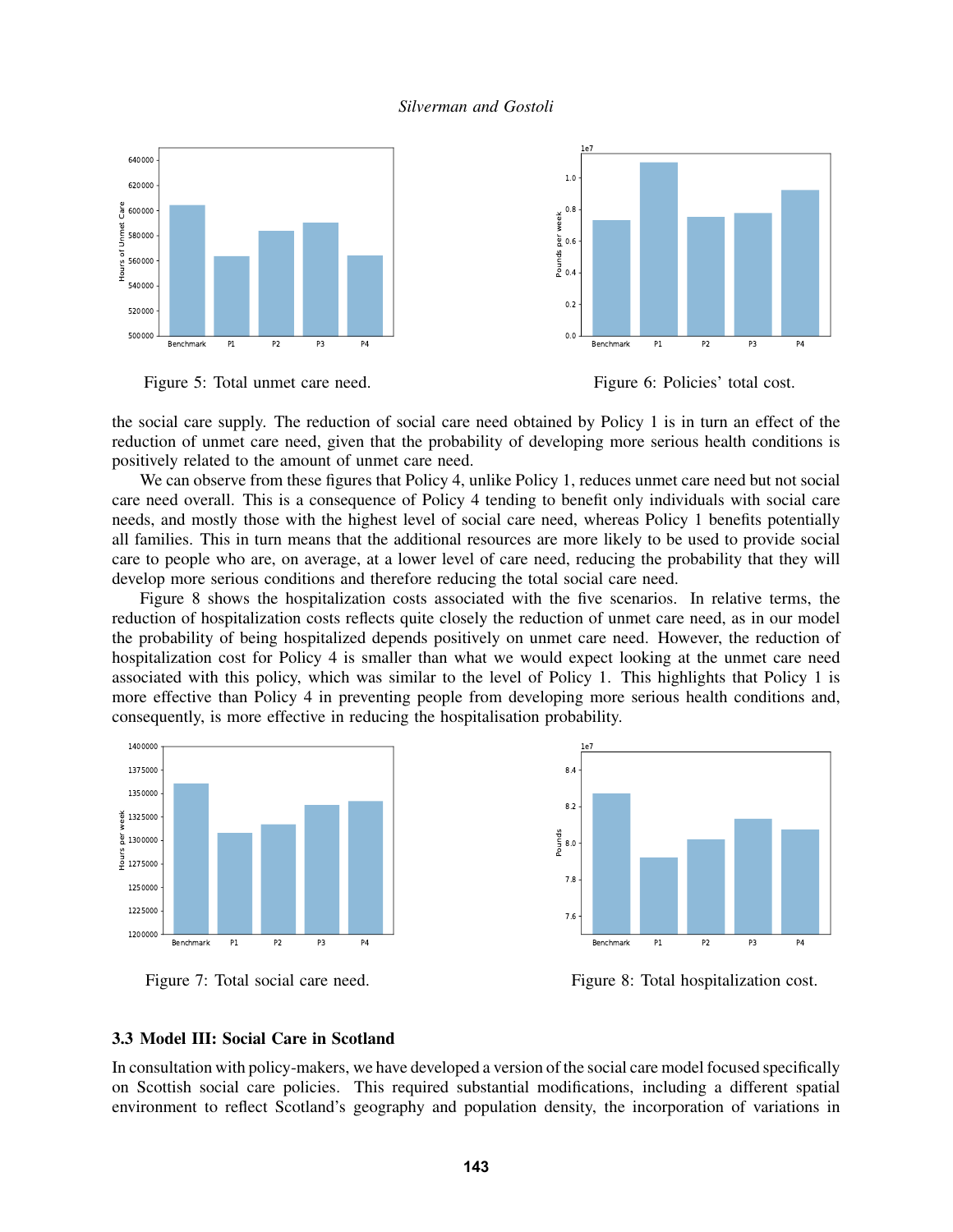publicly-funded care eligibility by local authority, and the free personal care policy in Scotland, in which all adults over 65 years old with care needs are able to access free social care resources. Note that these results are early, and further analysis is forthcoming; for implementation details, please see the relevant GitHub repository [\(Gostoli 2020\)](#page-11-19).

In these early results we have tested 4 policies:

- Policy 1: the share of public child care contribution rises to 80% (benchmark:  $20\%$ )
- Policy 2: the hours of free child care increase to  $32 \text{ h/w}$  (benchmark:  $20 \text{ h/w}$ )
- Policy 3: the age limit to receive free social care is decreased to 60 (benchmark: 65)
- Policy 4: the state contributes to 50% of formal social care costs (benchmark: 0)

Figure [9](#page-9-0) and Figure [10](#page-9-1) show, respectively, the formal and informal social care delivered in the 2020-2050 period. As expected, the reduction of the minimum age for free personal care (Policy 3), reduces both the formal and the informal care which is provided by the recipients' kinship network. In contrast, making formal social care cheaper instead (i.e., Policy 4) tends to increase the quantity provided.





<span id="page-9-0"></span>Figure 9: Total formal care.

<span id="page-9-1"></span>Figure 10: Total informal care.

Figure [11](#page-10-0) show the total unmet care demand over the period 2020-50 for the five scenarios. The only policy which seems to have a significant effect on unmet care need is Policy 3, while Policy 4 has a marginal positive effect. These results illustrate two differences between the UK and the Scottish social care system. First, in the Scottish system formal social care is relatively less important than public and informal care, so even a big increase of formal social care (shown in Figure [9](#page-9-0) for Policy 4) has a small effect on unmet care need. Second, the Scotland model outcomes do not show significant spillover effects from child care policies to social care provision. In Scotland all those aged 65 or over receive free social care and, considering that this age category represents most of the total social care need, the positive effects of child care policies on social care needs are smaller than in the previous models that cover the entire UK.

Figure [12](#page-10-1) shows the total cost in the five scenarios. Although Policy 3 appears to be more expensive than the other policies (and the 'no-change' scenario), its much higher impact on unmet care need and on out-of-work hours make it the most effective policy among those considered.

The calibration of the UK-wide version of the model demonstrated that it could successfully reproduce the patterns of care provision observed across the UK, with appropriate proportions of informal, formal and public care, and of within-household *vs* outside-household care. As this version of the model evolves, we will undertake a similar extensive calibration exercise using the detailed data on informal and personal care available in Scotland. We will also produce detailed sensitivity analyses, as has been done previously for the UK-wide model [\(Silverman et al. 2013;](#page-11-7) [Gostoli 2019b\)](#page-11-16).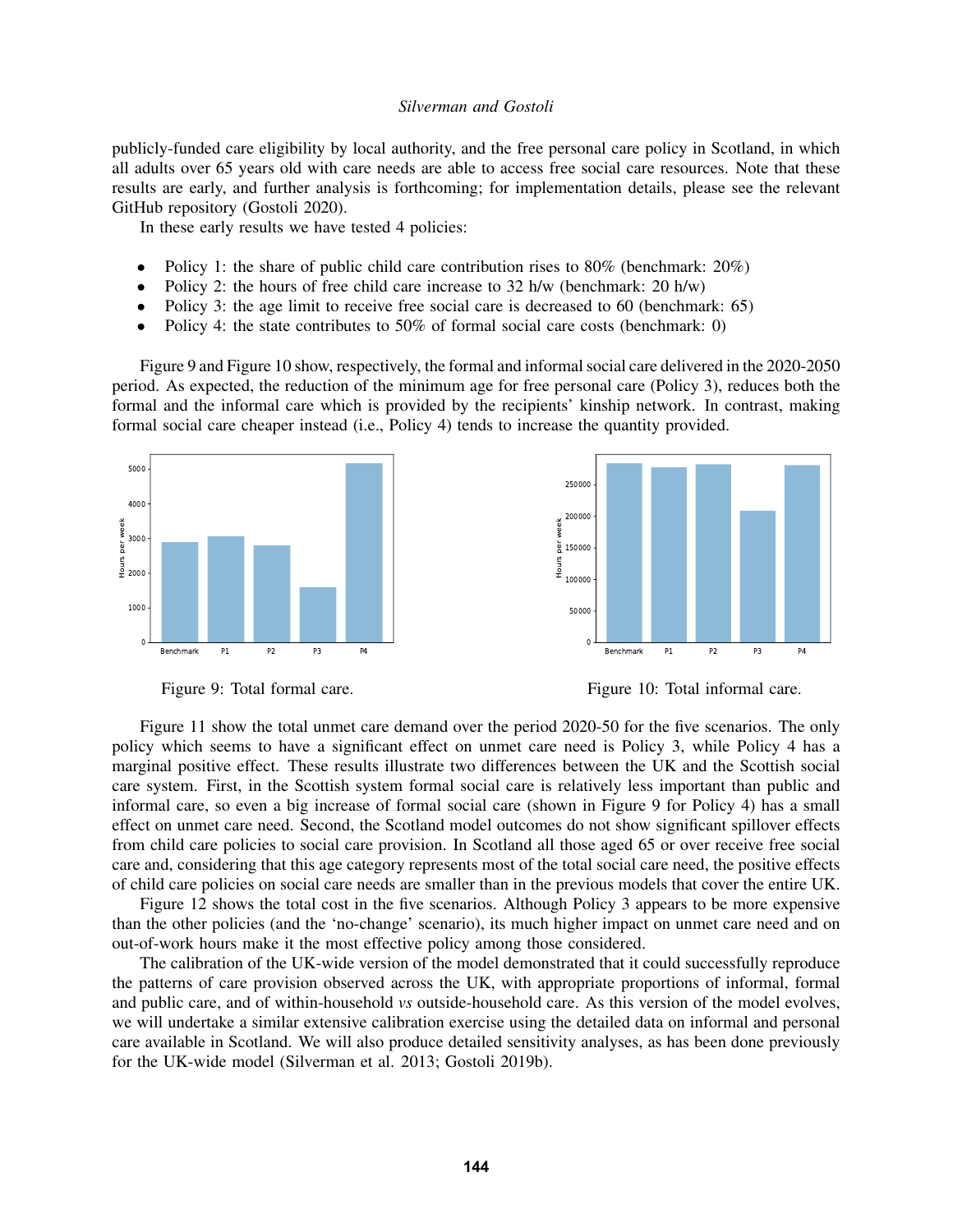



<span id="page-10-1"></span>Figure 12: Total policy cost.

# <span id="page-10-0"></span>Figure 11: Total unmet care need (2020- 2050).

# 4 CONCLUSION

Social care in the UK is a complex and multifaceted problem, influenced by political, social, economic and individual factors. Policy decisions made on this issue will impact not only on care provision and supply, but also health care costs and the well-being of unpaid informal carers. Given the potential for spillover effects from policy interventions, an ABM approach to social care can provide a means to test complex policy interventions prior to roll-out and better understand their impact on other parts of the health and social care systems.

As demonstrated by our extensive modelling work in this area, developing simulations of health and social care is a challenging undertaking. An iterative approach is required, in which modellers gradually construct a modelling framework based on input from stakeholders, domain experts, and policy-makers. The end result, however, is a modelling framework that can simulate detailed policy decisions, and thus allow policy-makers to better judge the possible emergent effects of their decisions.

The PHASE Project will use exemplar models and projects like the above to reduce the barrier to entry into ABM for new modellers in population health and related disciplines. By providing source code, documentation, guidance and best practices, and training opportunities, we will provide modelling frameworks and principles that will help teams get started on their first ABM projects.

PHASE will also provide a means for modellers to connect with policy-makers, so that they can build projects with the potential to influence real-world policy. In the social care modelling project, consultation with social care experts and government policy-makers has been vital to our advancement of this framework. Forming these multidisciplinary, cross-sector collaborative groups will be essential to developing ABMs with significant impact on policy, and will help ensure that ABM is more widely adopted by the population health community.

### ACKNOWLEDGEMENTS

Umberto Gostoli and Eric Silverman are part of the Complexity in Health Improvement Programme supported by the Medical Research Council (MC UU 12017/14) and the Chief Scientist Office (SPHSU14). This work was supported by UK Prevention Research Partnership MR/S037594/1, which is funded by the British Heart Foundation, Cancer Research UK, Chief Scientist Office of the Scottish Government Health and Social Care Directorates, Engineering and Physical Sciences Research Council, Economic and Social Research Council, Health and Social Care Research and Development Division (Welsh Government), Medical Research Council, National Institute for Health Research, Natural Environment Research Council, Public Health Agency (Northern Ireland), The Health Foundation and Wellcome.